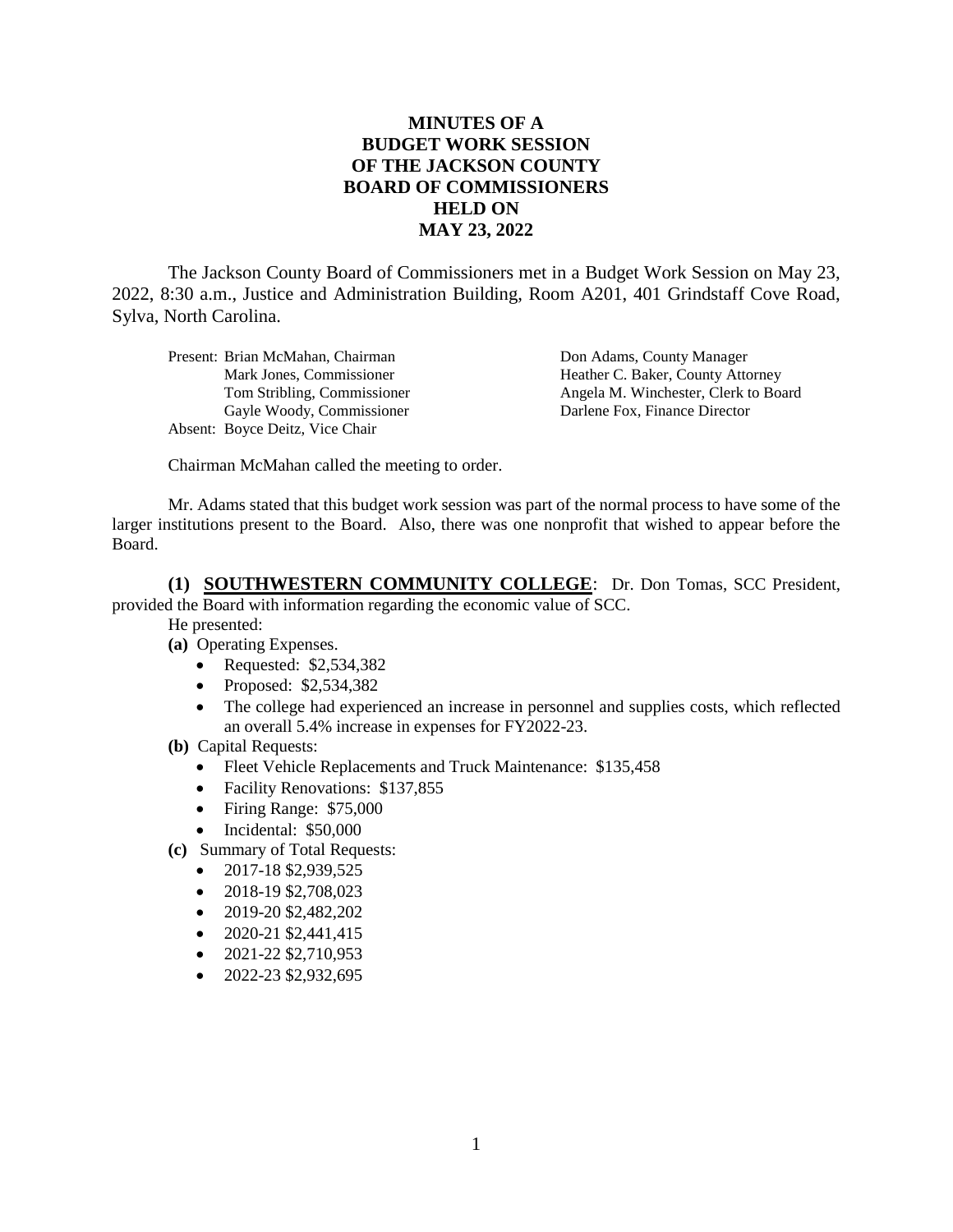Commissioner Woody inquired if the upgrades previously discussed had been made to the firing range.

Dr. Tomas stated the last project was the security cameras and the cards, which would be completed with a contractor. It was all completed as of the original conversation of an added lane, raising the berm and they planted additional trees. The request for \$75,000 was to pave the road from the gate to the building.

Commissioner Woody asked if positions were being filled at SCC?

Dr. Tomas stated they did have some workforce issues. They had specialized training positions in some of the instructional areas. They were beginning to see relief on some of their AA positions. They were not having the numbers apply for positions as they once did.

Commissioner Jones inquired if there was any new word on the Aspen Prize?

Dr. Tomas stated no, but he did anticipate to hear more information in a week or so. The Aspen Prize was for Community Colleges of excellency. SCC was a semi-finalist, one of 25 throughout the nation. This was the first time any North Carolina community college had been a part of that group. They would narrow down to the next top ten in June.

*Informational item.*

**(2) PUBLIC SCHOOLS**: Dr. Dana Ayers, Superintendent; Jacob Buchanan, Deputy Superintendent; and Kristie Walker, Finance Officer were present for this item.

Dr. Ayers presented:

- **(a)** Historical Funding:
	- $\bullet$  2022 \$8,431,468
	- $\bullet$  2021 \$7,908,941
	- $\bullet$  2020 \$7,908,941
	- $\bullet$  2019 \$7,670,646
	- $\bullet$  2018 \$6,915,072
	- $\bullet$  2017 \$6,779,482
	- $\bullet$  2016 \$6,779,482
	- $\bullet$  2015 \$6,779,536
	- 2014 \$6,779,482

**(b)** Twofold Request: When the State of North Carolina passed a budget in January, for the current year, there was a provision that all noncertified staff needed to receive a minimum of \$13 per hour or a 2.5% increase, whichever was greater. With that, there was a limited pot of money that came to them. In the same legislation, there was a requirement that starting July  $1<sup>st</sup>$ , they pay noncertified staff \$15 per hour or 2.5% increase, whichever was greater, which they deserved. This would be for school nutrition workers, bus drivers, teacher assistants and more who were not considered certified.

They looked at where they could find support:

- They were asking the General Assembly to provide a pot of funds to help LEAs address both concerns related to the new minimum pay level and provide increases in various allotments like TAs and Non-Instructional Support, which would enhance LEAs' ability to raise the pay of veteran employees paid from those allotments.
- They were asking the County Commissioners to:
	- o Cover raising the pay of locally paid employees to the newly mandated minimum level mandated for their state-paid co-workers.
	- o Supplement what the state was providing to make noncertified employee pay competitive with higher wages now being offered in private jobs in their community, including at fast food restaurants and elsewhere.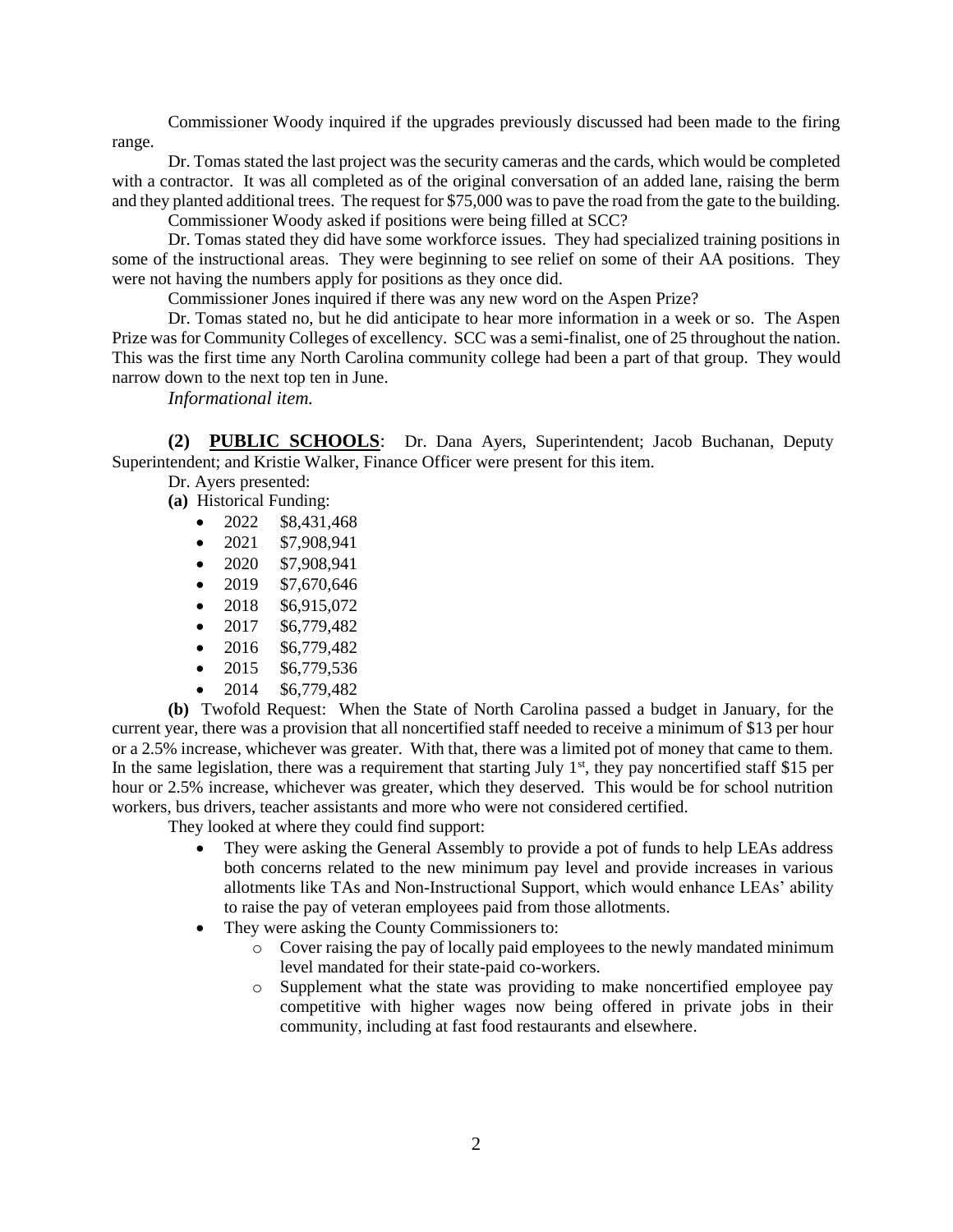**(c)** Public Schools 2023 Funding Request:

|                       | 2021        | 2022        | 2023 Proposed  |                                  |
|-----------------------|-------------|-------------|----------------|----------------------------------|
| <b>Salaries</b>       | \$5,183,566 | \$5,242,052 | \$6,611,240    |                                  |
| <b>Operations</b>     | \$3,004,221 | \$3,369,416 | \$3,478,137    |                                  |
| Total                 | \$8,187,787 | \$8,611,468 | \$10,089,377   |                                  |
| <b>County Funding</b> | \$7,908,941 | \$8,431,468 | \$8,600,097    | 2% Increase                      |
|                       |             |             | \$306,852      | <b>JCPS Fund Balance</b>         |
|                       |             |             | \$455,300      | 5.4% Set Aside                   |
|                       |             |             | $(\$727, 128)$ | Revisit when State Budget signed |

## **(d)** Summary of 2021-22 Budget SL2021-180:

- Salary and Personnel:
	- o Teachers and Instructional Support:
		- Effective  $7/1/2021$  step increase for all  $+1.3\%$  increase to salary schedule
		- Average increase including the step: 2.5%
		- Range of increase including step: \$650 to \$2,680 or 1.3% to 5.4%
	- o Psychologists, SLPs and Audiologists shall receive \$350 monthly supplement
	- o School Counselors receive \$100 per month supplement
	- o 7A.10 Noncertified:
		- Increase annual salary by greater of percentage increase or amount to get the hourly compensation to \$13 per hour. \$15 per hour in 2022-23.
- **(e)** Employer Benefit Costs:

| <b>Fiscal year</b> | <b>Social Security %</b> | <b>Retirement %</b> | <b>Health Insurance</b> |
|--------------------|--------------------------|---------------------|-------------------------|
| 2023               | 7.65                     | 24.19               | \$7,397                 |
| 2022               | 7.65                     | 22.89               | \$7,019                 |
| 2021               | 7.65                     | 21.68               | \$6,326                 |
| 2020               | 7.65                     | 19.7                | \$6,306                 |
| 2019               | 7.65                     | 18.86               | \$6,104                 |
| 2018               | 7.65                     | 17.13               | \$5,869                 |
| 2017               | 7.65                     | 16.33               | \$5,659                 |
| 2016               | 7.65                     | 15.32               | \$5,471                 |

- **(f)** LEA Funding Shortfall:
	- State funds were not provided to cover "locally paid" personnel.
	- Additional local money was needed to keep their pay equitable with the higher pay now mandated and covered for their state paid co-workers.
	- The moves to the new minimum level each year were compressing salaries among noncertified personnel, causing newly hired and long-time employees to earn the same pay. The morale issue this created without additional funding to bump the pay of veterans above the new minimum level was causing many to leave and further exacerbating shortages in these positions.

**(g)** The state had not provided enough funds in either year to address this mandated salary increase or needed salary differential to support veteran employees sufficiently.

**(h)** A better education for the students was only possible through a partnership between the Board of Commissioners and the Board of Education.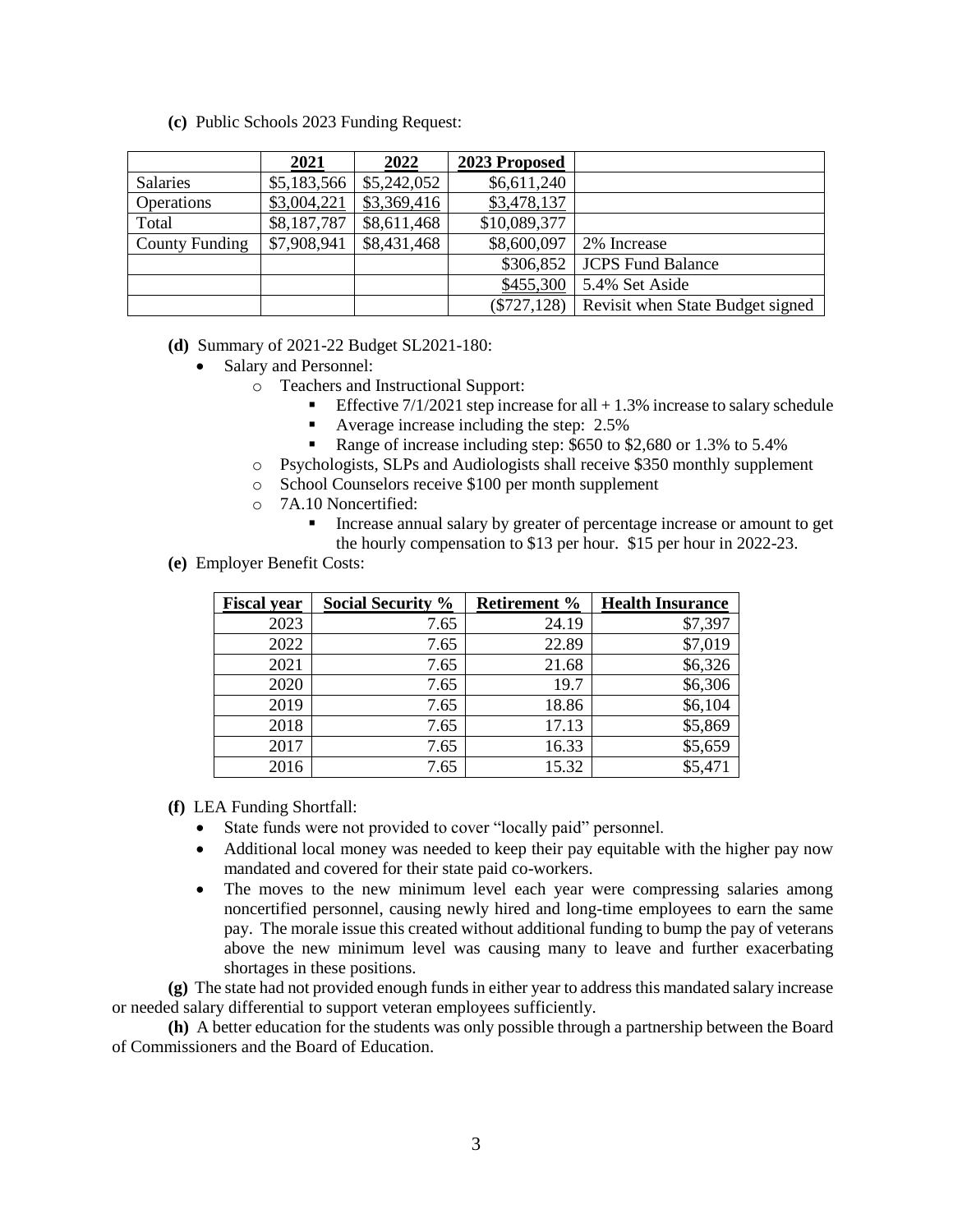Commissioner Woody stated that the North Carolina Association of County Commissioners was fighting very hard, at the state level, to address the partial funded and unfunded mandate. This was one reason why Mr. Adams suggested they wait for some of this because they hoped they were successful.

Also, she did not see the money reflected that they received from Covid. Those were not ongoing funds, but she would like to see the impact it had on what the county contributed.

Dr. Ayers stated that their ESSER funds had been allocated. They worked hard to not pay salaries with ESSER budget because it was not sustainable. They did have several positions in the budget specifically for ESSER, such as social and emotional support as a result of Covid. Those were 29-hour or contracted knowing they would go away after several years. The bulk of their funds had been spent on tangible curriculum resources and supplies. They had a plan to allocate those funds in the next two years.

Mr. Adams stated that there was potential for some of these funds to transplant, which could help with the fund balance conversation. When they started looking at the \$727,128 shortfall, it would become a conversation about how that would get reduced. That could be a fund balance conversation between the Board of Commissioners and the School System at that point. This would be directly impacted by the planned spend down and focusing on where the ESSER funds had gone, along with state revenues and the entire system. This would be part of the August discussions.

Commissioner Jones asked if there was an indication of where the state budget may go?

Dr. Ayers stated no, but there was a proposed budget, which was asking for a substantial salary increase for teachers, which was needed. That was probably the greatest impact she saw.

Chairman McMahan stated that counties were mandated by the state to have a certain amount of fund balance on hand at all times. The county also had their own fund balance policy they established several years ago that stated they would not spend the fund balance down to a certain point. It was good to have fund balance for many reasons. Were there mandates from the state that required the schools' fund balance to be a certain amount?

Mr. Buchanan stated there was no statutory mandate for fund balance. There was a best practice from the Local Government Association, which was 5% of the overall operating costs. Their total operating budget was \$44 million.

Commissioner Woody stated that the county funded the additional counselors in every school. She was at a state meeting where they were suggesting counties do this and she was so pleased that they had already decided to do that. Mr. Buchanan was an advocate for that. She had heard from many teachers just how much that had meant to the students. They were committed to continuing that.

Dr. Ayers stated that they were fortunate to have a collaborative relationship with the Board of Commissioners and she was grateful for that.

Commissioner Stribling asked if they were taking inflation into consideration in the budget?

Dr. Ayers stated yes, that was why the operations budget had increased approximately 5%.

Mr. Adams stated that the issue of pay was just recently known by the North Carolina Association of County Commissioners. They had been asked to provide them with dollar amounts of how the mandate impacted the schools. There had been state monies budgeted to help with state funded positions regarding the minimum wages.

From the state level, they may view this as being funded because they put money in for the current budget and next year to help offset the costs. They were dealing with the local paid employees. The Association would start putting together talking points specifically for this unfunded mandate.

Also, there had been a change in the recommendation in the proposed county budget. The Capital Outlay line item of \$235,000 would be proposed to be changed to \$335,000. This would be for the School System to enter into contracts for architectural services. The Board of Education was in support of this as well.

*Informational item.*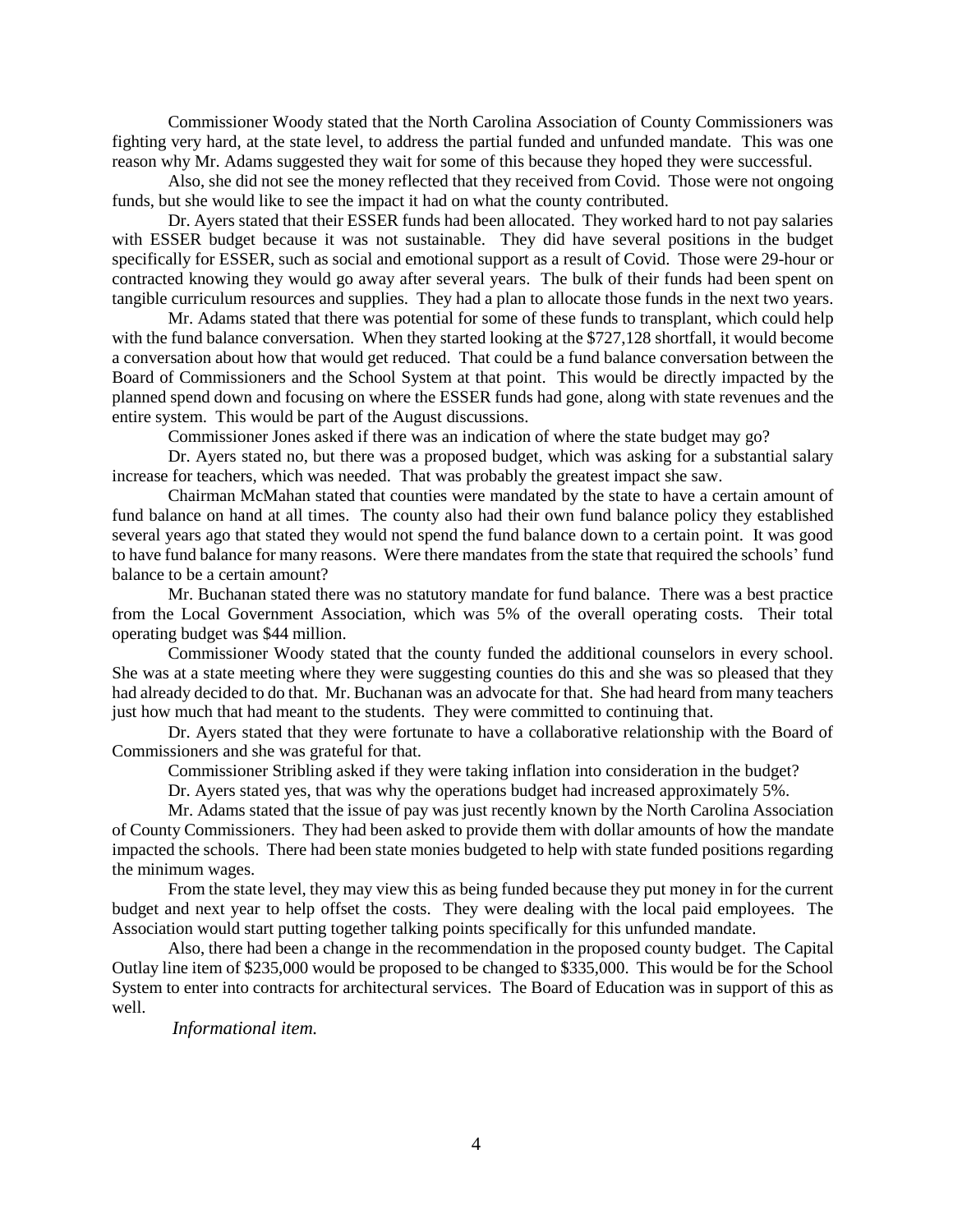**(3) LIBRARY**: Tracy Fitzmaurice, Librarian, thanked the Commissioners for approving an increase of 7.4% in the budget for the libraries in the county. This increase would be used to increase staff wages, bringing many staff closer to a living wage and easing the difficulty of the current rise in inflation that people in the community and across the nation were experiencing. Together with funding from the Friends of the Library groups, the Town of Sylva and grant monies, the libraries would not only maintain but improve the services they offered.

She shared some highlights from the past year and made the Board aware of some upcoming projects in the libraries:

**(a)** Over the past year, they had seen a continued demand for internet access and assistance with technology. To meet these needs, library leadership applied for and received grant money to supply patrons with internet access using Verizon hotspots. The Digital Seniors Grant supported people by furnishing them with Chromebooks and hotspots along with individual training (in-house or at the library) in digital literacy. The library added mobile printing for patrons to use in the library or from home. They also received grants for the latest web conferencing equipment to improve hybrid in-person/virtual meetings, as well as a Launchpad Learning Grant. This grant was used to purchase approximately 100 Launchpad digital tablets, pre-loaded with curriculum-aligned literacy learning software. These devices provide the advantage of digital learning without the need for Internet access, fostering equitable access to digital tools.

In addition to these new digital offerings, the library was still the place people came to check out books. This year they had carried out an inventory (using grant-funded RFID inventory wands) of their collections and were carrying out diversity audits. They strived to have a collection that supported the educational, informational and recreational needs of the community.

**(b)** In 2021 Fontana Regional Library received a Long Range Planning grant. This grant was used to hire two consultants, Ed Sheary (retire director of Buncombe County Libraries) and Dr. Dan Barron (retired director of Avery Mitchell Yancey Regional Library), to assist with the development of the 2022- 2027 Long Range Plan. A survey was conducted to see what the general public, elected officials, library partners, boards, Friends of the Library and staff saw as important factors for the libraries to concentrate on in the next five years. The results were very similar across all of the groups surveyed.

The five areas of focus for 2022-2027 would be: Reliable Internet Access, Education, Work and Economy, Health and Wellness and Affordable Living (food insecurity, housing etc.). In a recent survey conducted by Fontana Regional Library, they discovered that affordable housing was a top concern in their communities. When the cost to live in the county rises, as with past downturns in the economy, library services would become more important to those in need. These households would seek affordable or free recreational activities like books, movies, music or craft classes. They depended on the library to always be there to provide essential services and by being an information hub, they served as a guide to help people get the help they needed.

**(c)** When the LRP was finalized, she would like to come back and present the plan to the Board. The plan was based on the Triple Bottom Line methodology of people, performance, planet environmental sustainability.

**(d)** Key components of the upcoming year were:

- Continuing the many partnerships throughout the community (JCPS, WCU, SCC, Department on Aging, Vaya, Boys & Girls club of the Plateau, JCHD.
- Continued support of the workforce (NC Works and SCC).
- Working with the newly formed taskforce for Digital Inclusion.
- Working with WCU to have a social worker intern in-house at the library.
- Outreach to daycares and assisted living homes.
- Continued programming for children, teens and adults.
- Developing a compensation plan that was sustainable.
- Continue to support staff training so they could do their jobs confidently while offering the best customer service they could.

Many of these activities would fall under their Operational Excellence goals, which were guided by the new and revised North Carolina Public Library Standards (released in November 2021).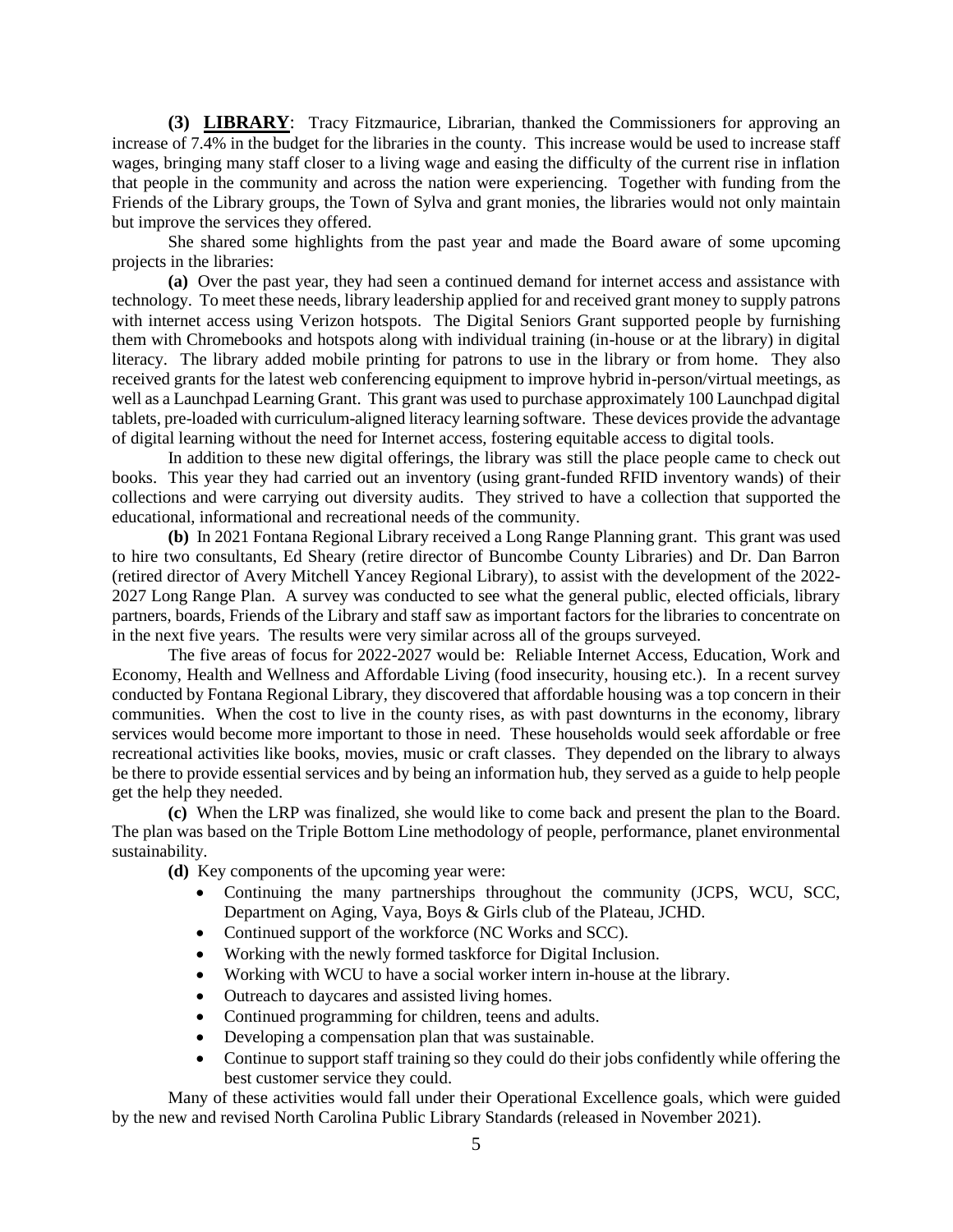**(e)** JCPL and ACCCL employees worked hard to meet the mission "To provide the public of Jackson, Macon and Swain counties with excellent service and convenient access to resources for their educational, informational and recreational needs".

Vision Statement - "The Heart of the Community, Enriching Lives and Inspiring the Future" was more important than ever and the community benefits from having Commissioners that support that vision.

Commissioner Woody stated that Ms. Fitzmaurice had just celebrated 30 years of working for the Fontana Regional Library. She was a wonderful asset to the community.

Chairman McMahan thanked Ms. Fitzmaurice for all that she did. He appreciated the public library system and what it provided to the community. It was an invaluable resource.

*Informational item.*

The Board took at ten-minute break.

Chairman McMahan called the meeting back to order.

**(4) SHERIFF'S OFFICE**: Sheriff Chip Hall; Chief Deputy Matt Wike; Major Shannon Queen; and Captain Patrick McCoy were present for this item.

Sheriff Hall thanked the Board for the opportunity to discuss their budget for fiscal year 2022-23. They had tried to be mindful on the personnel requests. Their personnel issues had leveled out with the new pay plan that was implemented. He thanked the Board for that. It had helped them retain quality candidates and it had also helped morale.

Budget Request Highlights:

**(a)** Compensation:

- Hazard Duty Pay: This office requested that during any declared state of emergency that affected the county, that fair and just compensation for hazard duty be included for staff that was required to work in times where increased danger was present.
- Holiday Pay: In lieu of taking time off on holidays, many deputies and detention officers work through the holidays to provide the necessary coverage of shifts. Deputies and detention officers were given their holiday time to take off elsewhere throughout the year. However, providing this time off created shift shortages on different occasions. Coupled with other leaves such as vacations, compensatory time and sick days, many shifts were often not fully staffed due to time off. Many public safety agencies have addressed this by paying for holiday time in lieu of time off. They proposed holiday pay to the crucial employees of the Sheriff's Office. The proposal would only cover patrols deputies assigned to shifts, detention officers assigned to shifts and investigators under the rank of Lieutenant. This would benefit shift coverages, which inherently created a safer working environment and better response times for calls.
- Paid Educational/Training Incentive: This office recommended a paid retention incentive that would encompass education and training. Currently, there was no incentive for higher education or training included in the salary plan. An incentive based around the North Carolina Sheriff Training and Standards Professional Certificate program was proposed.

**(b)** Personnel Request: This request would be to address community concerns as it related to the investigations into the sale and distribution of illegal controlled substances throughout the county. The request was for two Narcotics Investigators.

**(c)** Professional Standards Assistant/Admin III: The role of this position was to help alleviate an increased administrative workload associated with new legislation SB300 the Criminal Justice Reform Bill. The bill had widespread implications as it related to internal office reporting and increased documentation for the conduct of justice officers.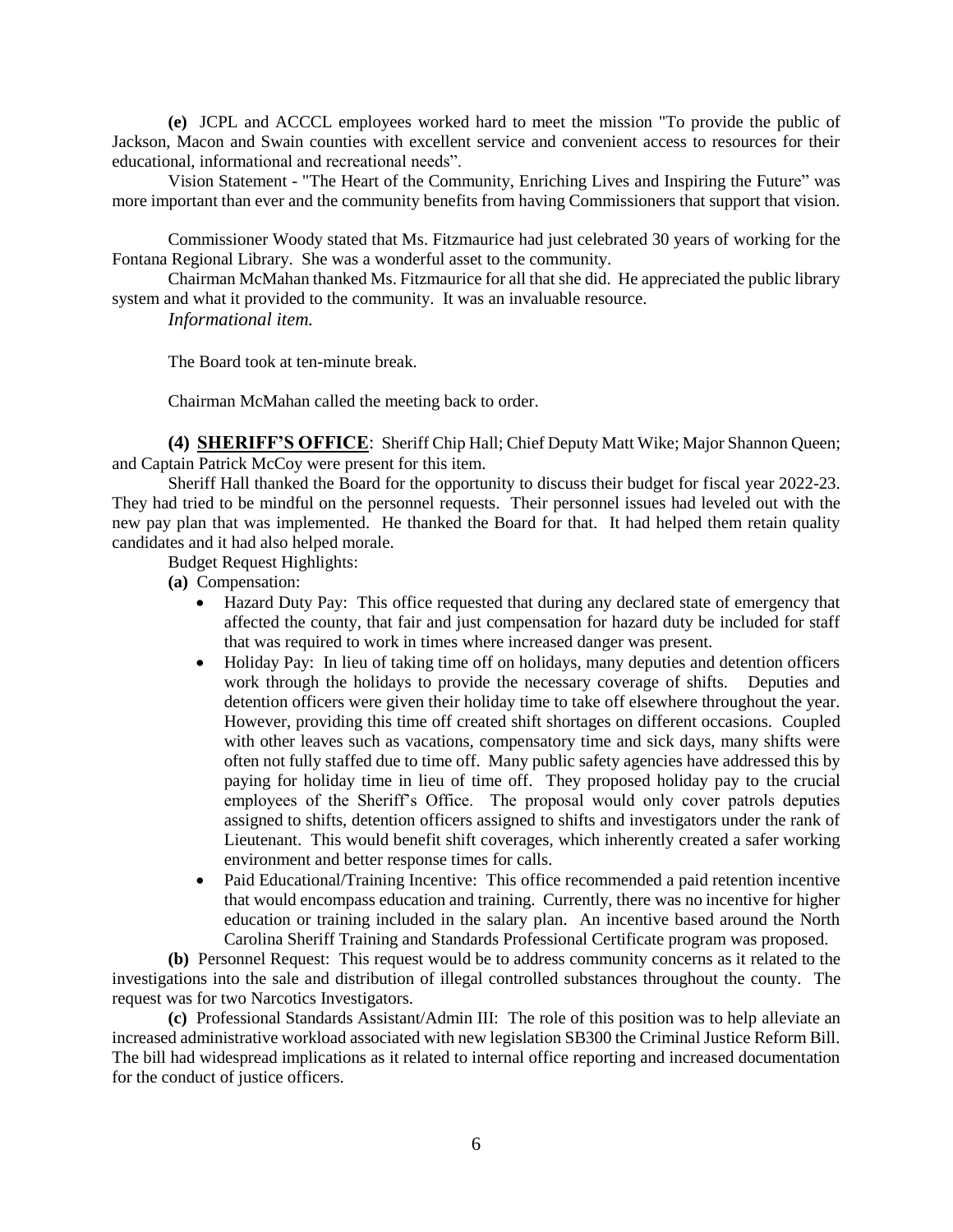**(d)** Reclassification of Deputy to Sergeant: Deputy Grade 22 to Sergeant Grade 24.

**(e)** Contracted Services: Increase in this line item was requested to cover cost associated with the yearly maintenance fees with the newly implemented digital policy manual for the Sheriff's Office employees. The program Power DMS was designed to track employees' acknowledgement of current policy, as well as track previous policy versions. The request was an increase of \$13,000.

**(f)** Capital Outlay - Motor Vehicles: Request to release funding on July 1st for replacement vehicles instead of October so they could move forward with purchasing the vehicles. The request was for \$336,000.

**(g)** Capital Outlay - Jail: Body Scanner: Request to purchase a full inmate body scanner for all incoming inmates. The body scanner would fulfill the need to further search incoming inmates for contraband that could be concealed within their body. The scanner had successfully detected contraband such as knives, guns and drugs hidden in body cavities. All of which created a harmful setting for both inmates and detention staff. The request was for \$159,000.

Mr. Adams stated that it was being proposed to move forward to release the vehicle funds on July 1<sup>st</sup>. He would also change the recommendation to release funds for the body scanner on July 1<sup>st</sup>, because it was a safety issue.

General discussions were held.

**(h)** Capital Outlay – Jail: Accurate Controls Computer: The detention center utilized a contracted provider for the door lock controls, intercom and camera system, Accurate Controls. Their system utilized a proprietary hardware and software system and one of the computers used for this system was in need of maintenance replacement. The request was for \$30,464.

**(i)** Detention Facility Maintenance Requests:

- General Painting: \$22,000
- Main Control Renovation: \$35,000
- Search Room Renovation: \$20,000
- Booking, Kitchen and Second Control Cabinets: \$25,000

Sheriff Hall stated that this was his last budget presentation. He thanked the Board for years of working with them and the opportunity to serve the citizens and make things better. He hoped the next Sheriff had the same working relationship that he did with everyone.

Mr. Adams stated that specific to the budget, he wanted to thank the Sheriff on his and staff's behalf for his professionalism. The Sheriff and his Office provided detailed information every year, worked with County Staff and the Finance Office extremely well. He appreciated the Sheriff's professionalism and appreciated how he had worked with his office and the Finance Office.

*Informational item.*

**(5) HERE NONPROFIT ORGANIZATION**: Dr. Marilyn Chamberlin, Board President; Gretta Worley, Incoming Executive Director; and Tom Baker, Board Member, were present for this item.

Mr. Adams stated that Robert Cochran, HERE Executive Director was unable to attend the meeting. HERE was the nonprofit organization that provided services for the homeless population. In the proposed budget, he recommended that HERE receive a 7.4% increase, which was the only nonprofit increase recommended. The recommended budget was \$165,225 and the requested amount was \$313,944.

Dr. Chamberlin stated that Ms. Worley would begin on July 1<sup>st</sup>. She thanked the Board for their continued support of HERE. In 2019 HERE applied to the RFP and was awarded the funding. Since that time, they had added staff and had been able to serve more people.

In 2021 they served 113 households and 168 individuals. They not only sheltered, but they also housed them, which did take time. This was a long process because these were individuals that had several different types of service needs. Affordable housing in this area was extremely challenging, which made it more difficult for them to house quickly.